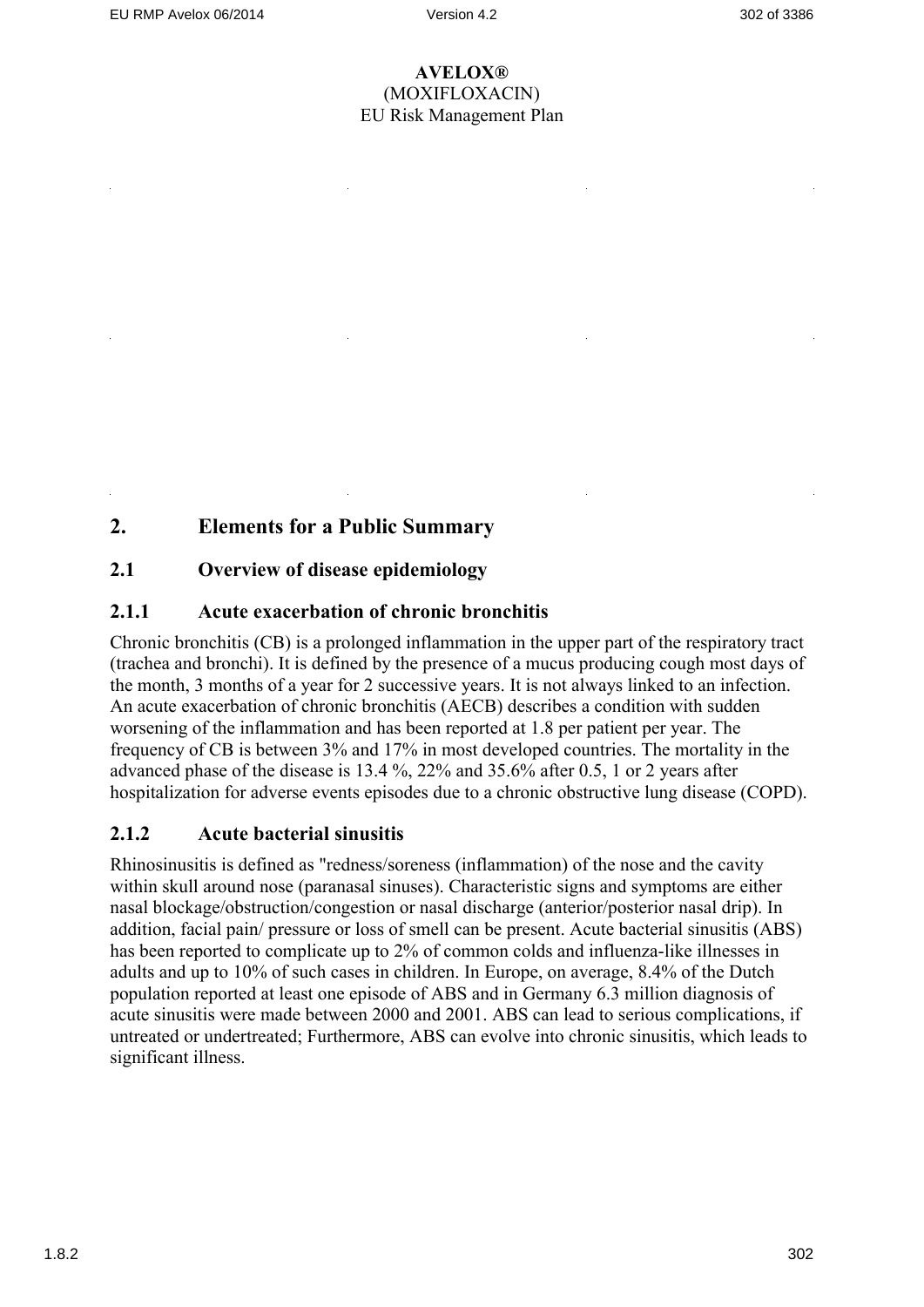### **Part VI – Summary of activities in the risk management plan by product**

## **2.1.3 Community-acquired pneumonia**

Community-acquired pneumonia (CAP) is defined as an inflammation of the lungs that has not been acquired in a hospital or long-term care institution. CAP is an acute condition. Depending on the country and populations studied, CAP may affect 1.6 to 11.6 out of 1000 persons in a given year. Patients over 60 years have a higher risk to develop CAP. The incidence of CAP peaks in the winter season. Up to 61% of patients with CAP are admitted to hospital. The reported death rates of adults admitted to hospital with CAP vary from 6% to 14%. The mortality of patients with severe CAP requiring admission to an Intensive Care Unit is high, varying from 22% to over 50%.

## **2.1.4 Complicated skin and skin-structure infections**

Complicated skin and skin structure infections (cSSSIs) are the most common type of bacterial infection, and can range in severity from mild inflammation to extensive tissue destruction with life-threatening spread of infections inside the body (sepsis). The exact frequency of cSSSIs is unknown. cSSSIs that have been classified as complicated include infected skin ulcers caused by poor blood supply (ischemic ulcers), diabetic foot infections, major abscesses, human or animal bite wound infections, infections involving deeper soft tissues such as surgical or post-traumatic wound infections, and infection of the dead deep layer of the skin (necrotizing fasciitis). Untreated cSSSIs may spread and cause major tissue destruction, bone morrow infection, diabetic foot infection, local amputation or even limb loss and death.

## **2.1.5 Pelvic inflammatory disease**

Pelvic inflammatory disease (PID) is an infection of the female upper genital tract and one of the most common causes of illness among women of childbearing age. It causes acute pain and discomfort and, in many women, leads to long-term problems such as chronic pain, infertility or outside the normal site (ectopic) pregnancy, in addition to its considerable economic cost and psychological stress. The frequency of PID peaks in the age group of 18 to 29 with 88.7 PID hospitalizations per 10,000. More than 90% of hospitalizations for PID occur in 18 to 49-year-old women. The death rate for non-complicated PID is very low. Women with clinically apparent PID are at risk of damage to oviducts (uterine tubes) and subsequent adverse reproductive complications, with PID caused by *Chlamydia* infection being identified as the most important preventable cause of infertility and adverse pregnancy outcome.

### **2.2 Summary of treatment benefits**

Avelox is given for 5 up to 21 days to treat specific types of bacterial infections. It works by killing a wide range of different bacteria that cause the infection. Avelox is taken only once daily and is suitable for single-drug antibiotic treatment.

In several clinical trials and numerous published literatures, Avelox has shown equal efficacy with more rapid symptom relief compared to the comparator drugs.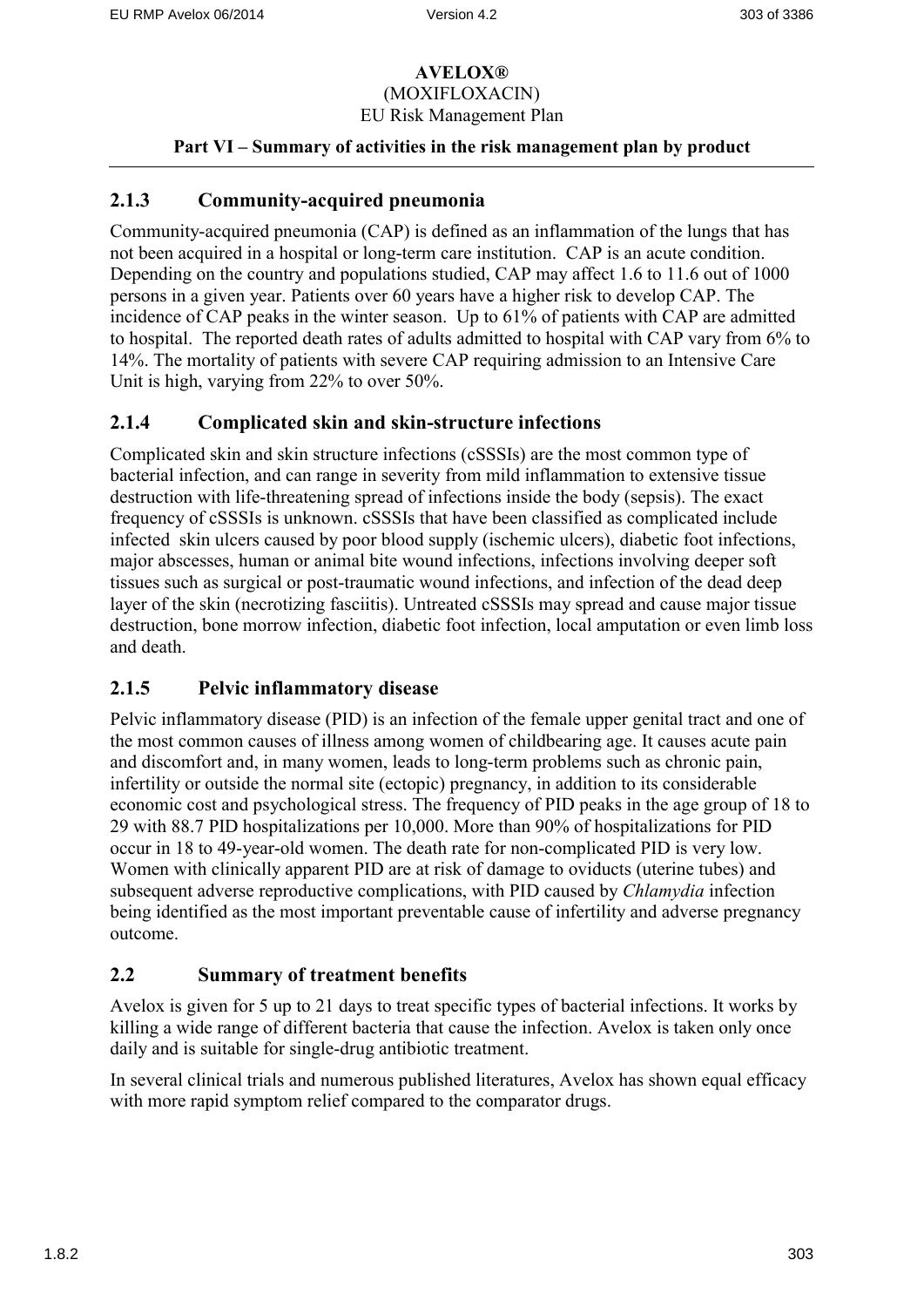### **Part VI – Summary of activities in the risk management plan by product**

#### • Acute exacerbations of chronic bronchitis

The main clinical studies are known as MOSAIC study (630 patients) and MAESTRAL study (1492 patients). The GIANT study with 43,435 patients enrolled (9,225 patients in Europe) confirmed the efficacy and safety of Avelox therapy in AECB under real-life conditions. In patients with AECBs, cure rates from the bacterial infection or improvement with Avelox were generally >90%, and were similar to those achieved with comparators.

• Acute bacterial sinusitis

The SPEED study (192 patients) and the SCALA study (216 patients) showed clinical cure or success in more than 90% of patients. In other studies in acute bacterial sinusitis, the clinical response rate of Avelox ranged from 86% to 96.7%. In the TOPAS studies, a total of 7,090 patients were treated with Avelox in routine clinical practice. Overall, moxifloxacin was assessed as having ''very good'' or ''good'' clinical outcome by 94.0–95.3% of physicians.

Community acquired pneumonia

Several studies enrolled CAP patients requiring hospitalization. These are the TARGET study (662 patients), the MOXIRAPID study (317 patients), the CAPRIE study (401 patients) in elderly patients, and the MOTIV study (748 patients). In summary, Avelox showed cure rates, ranging from 83% to 93%. The early onset of the clinical response seen with Avelox suggests a shortened length of hospital stay and lower treatment costs.

• Complicated skin and skin structure infections

The study by Giordano and colleagues (367 patients), the STIC study (632 patients), and the RELIEF study (670 patients) showed clinical cure rates ranging from 79.4% to 88.7%. The ARTOS study (6594 patients) investigated the efficacy, safety, and tolerability of Avelox under daily-life conditions in patients with cSSSIs. Avelox treatment was associated with rapid relief in symptoms, with 93.2% of patients experiencing either complete resolution of symptoms or improvement at follow-up.

Mild to moderate pelvic inflammatory disease

In clinical trials, Avelox showed clinical success rates between 78% and 96% as shown in the study reported by Heystek (669 patients) and in the MAIDEN study (741 patients) and MONALISA study (455 patients).

### **2.3 Unknowns relating to treatment benefits**

In the pivotal trials, patients were above 18 years of age, both male and female, in all races, usual co-morbid state and also included elderly (>65 years). There is no evidence to suggest that results would be any different related to age, gender, or race.

Moxifloxacin must not be used in patients under the age of 18 as it has been shown to cause adverse effects on the cartilage of juvenile animals. Efficacy and safety in children and adolescents have not been studied.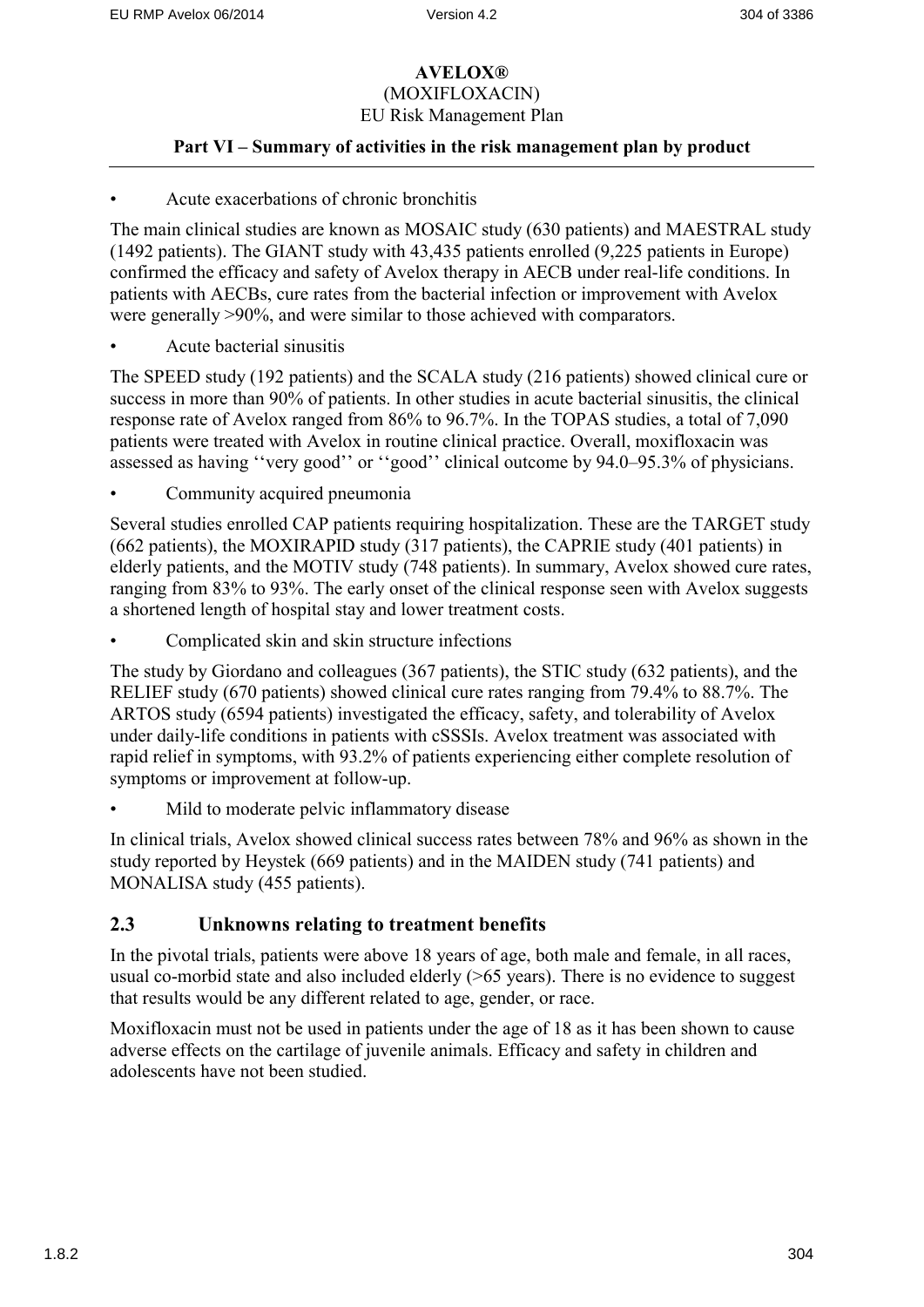### **Part VI – Summary of activities in the risk management plan by product**

Patients with special cSSSI: Clinical efficacy of intravenous moxifloxacin in the treatment of severe burn infections, fasciitis (infection of deep tissue) and diabetic foot infection with osteomyelitis (infection of the bone marrow) has not been established.

Due to limited clinical data, moxifloxacin must not be used in patients with impaired liver function (severe forms of liver damage called Child Pugh class C) and in patients with increased liver enzymes (transaminases) that are higher than 5 times the upper normal limit.

### **2.4 Summary of safety concerns**

| <b>Risk</b>                      | What is known                                                                                                                                                                                                                                                                                                                                                                                                                   | Preventability                                                                                                                                                                                                                                                                        |
|----------------------------------|---------------------------------------------------------------------------------------------------------------------------------------------------------------------------------------------------------------------------------------------------------------------------------------------------------------------------------------------------------------------------------------------------------------------------------|---------------------------------------------------------------------------------------------------------------------------------------------------------------------------------------------------------------------------------------------------------------------------------------|
| Hypersensitivity,<br>anaphylaxis | Based on medical reasoning regarding<br>anaphylactic reactions in general, patients who<br>are sensitized to any quinolone can be<br>assumed to be at increased risk. There is no<br>reliable, validated method to predict this<br>reaction.                                                                                                                                                                                    | No preventive measures<br>known other than<br>avoidance of exposure in<br>patients with a known<br>hypersensitivity history.                                                                                                                                                          |
| Prolongation of QTc<br>interval  | QT prolongation is considered as a class effect<br>of fluoroquinolones. Women and elderly<br>patients may also be more susceptible to drug-<br>associated effects on the QT interval. QT<br>prolongation may lead to an increased risk for<br>ventricular arrhythmias. Up to date, no<br>cardiovascular morbidity or mortality<br>attributable to QTc prolongation occurred with<br>moxifloxacin treatment in clinical studies. | Known history of cardiac<br>arrhythmia (QT<br>prolongation),<br>hypokalemia, and additive<br>QT effects of concomitant<br>drugs are to be<br>considered.<br>The recommended dose<br>and the infusion rate (400<br>mg within 60 minutes) of<br>moxifloxacin should not<br>be exceeded. |
| Seizure                          | Fluoroquinolones have the excitatory effects to<br>central nervous system (CNS). In rare cases,<br>this may lead to convulsive seizures in patients<br>with risk factors.                                                                                                                                                                                                                                                       | Known or suspected CNS<br>disorders which may<br>predispose to seizures or<br>lower the seizure<br>threshold, concomitant<br>drugs that lower the<br>seizure threshold,<br>electrolyte imbalances,<br>alcohol abuse, or cerebral<br>trauma should be<br>considered.                   |
| Peripheral<br>neuropathy         | Between 1 patient in every 10,000 to 1 patient<br>in every 1,000 patients treated with<br>moxifloxacin will experience peripheral                                                                                                                                                                                                                                                                                               | No preventive measures<br>known other than inform<br>doctors if patient develop<br>symptoms such as pain,                                                                                                                                                                             |

#### **Important identified risks**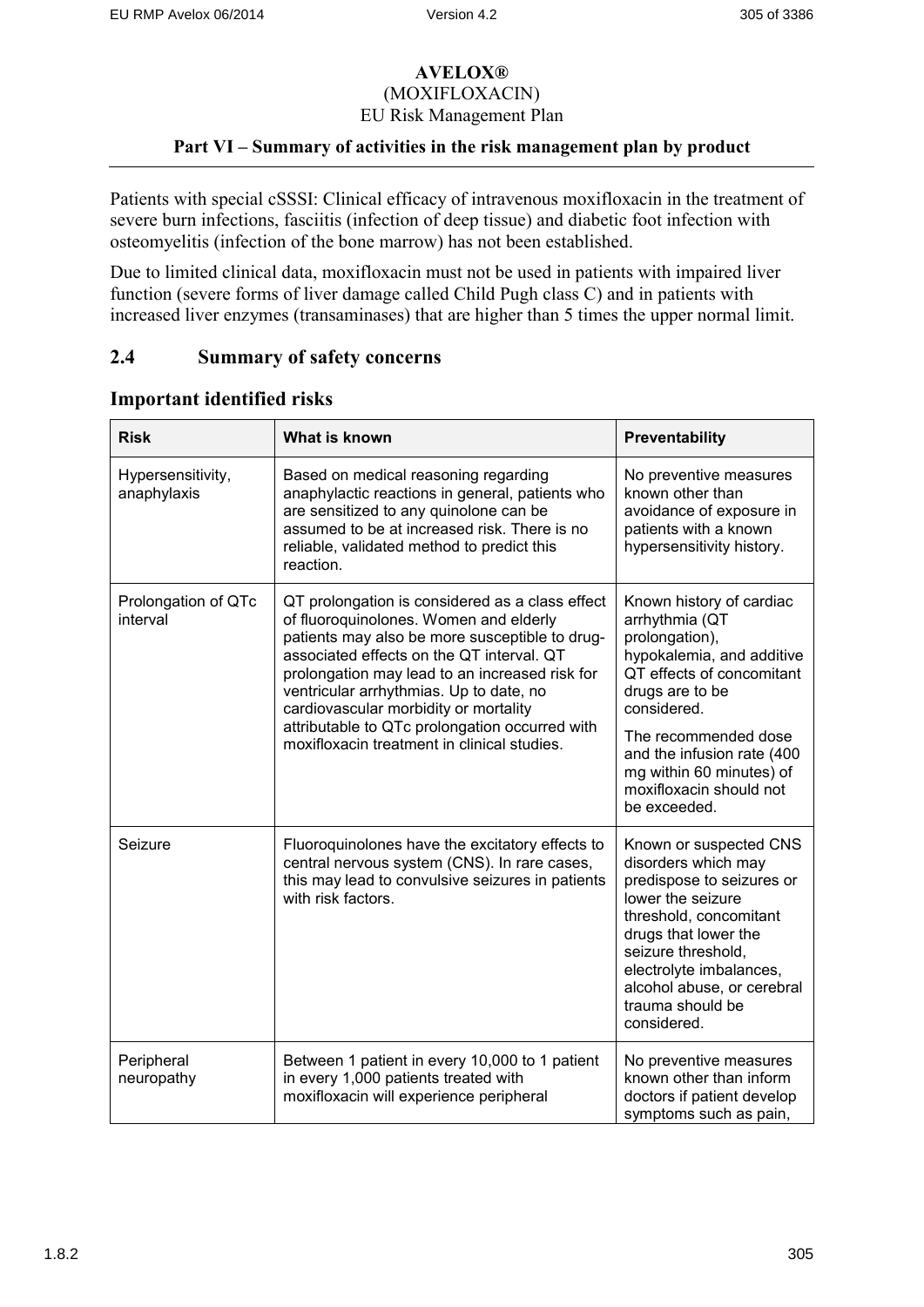# **Part VI – Summary of activities in the risk management plan by product**

|                                                                                 | neuropathy and polyneuropathy.                                                                                                                                                                                                                                                                                                                                                                                    | burning, tingling,<br>numbness, or weakness.                                                                                                                 |
|---------------------------------------------------------------------------------|-------------------------------------------------------------------------------------------------------------------------------------------------------------------------------------------------------------------------------------------------------------------------------------------------------------------------------------------------------------------------------------------------------------------|--------------------------------------------------------------------------------------------------------------------------------------------------------------|
| Tendinopathy                                                                    | Tendinitis and tendon rupture are considered<br>as a class effect of fluoroquinolones. Elderly<br>patients and those treated concurrently with<br>corticosteroids are at a high risk of developing<br>tendon inflammation and rupture. Symptoms<br>can occur up to several months after<br>completion of moxifloxacin therapy.                                                                                    | Control of other risk<br>factors for tendinopathy<br>such as tendon disorders<br>history related to<br>quinolone treatment.                                  |
| Hepatotoxicity                                                                  | Asymptomatic elevations of transaminases are<br>the common manifestations of drug-induced<br>hepatotoxicity, which are also considered as<br>class effect of fluoroquinolone. Severe liver<br>injury remains rare. Studies showed that the<br>risk of acute liver injury associated with<br>moxifloxacin use is not substantially higher<br>than for several other antimicrobial drugs that<br>are commonly used. | Control risk factors for<br>liver injury such as age,<br>pre-existing liver disease,<br>concurrent medications<br>and excessive alcohol<br>consumption.      |
| Antibiotic associated<br>diarrhea (including<br>colitis) in hospital<br>setting | Antibiotic-associated diarrhea may occur<br>during the use of broad-spectrum antibiotics<br>including moxifloxacin.                                                                                                                                                                                                                                                                                               | No preventive measures<br>known.                                                                                                                             |
| Renal failure                                                                   | A direct nephrotoxic effect of moxifloxacin has<br>not been established. Predisposing factors for<br>developing renal failure during fluoroquinolone<br>therapy are high age, pre-existing renal<br>disorders, administration of other potentially<br>nephrotoxic agents and reduced patient<br>hydration.                                                                                                        | Adequate hydration of risk<br>patients maybe has a<br>preventive effect.                                                                                     |
| Serious vision<br>disorders                                                     | The pathophysiology of serious vision<br>disorders induced by moxifloxacin remains<br>unclear. Between 1 patient in every 1,000 to 1<br>patient in every 100 patients treated with<br>moxifloxacin will experience visual<br>disturbances.                                                                                                                                                                        | No factors are known to<br>prevent serious vision<br>disorders.                                                                                              |
| Serious bullous skin<br>reactions                                               | Cases of bullous skin reactions like Stevens-<br>Johnson syndrome or toxic epidermal<br>necrolysis have been reported with<br>moxifloxacin which involves the skin of the<br>body and the mucosa.                                                                                                                                                                                                                 | The most effective<br>measure to prevent the<br>condition from becoming<br>worse is to recognize it as<br>early as possible and stop<br>giving moxifloxacin. |
| Depression,<br>suicidality, and<br>psychosis                                    | Psychiatric reactions may occur even after the<br>first administration of fluoroquinolones,<br>including moxifloxacin. Between 1 patient in<br>every 100,000 to 1 patient in every 10,000                                                                                                                                                                                                                         | No preventive measures<br>known.                                                                                                                             |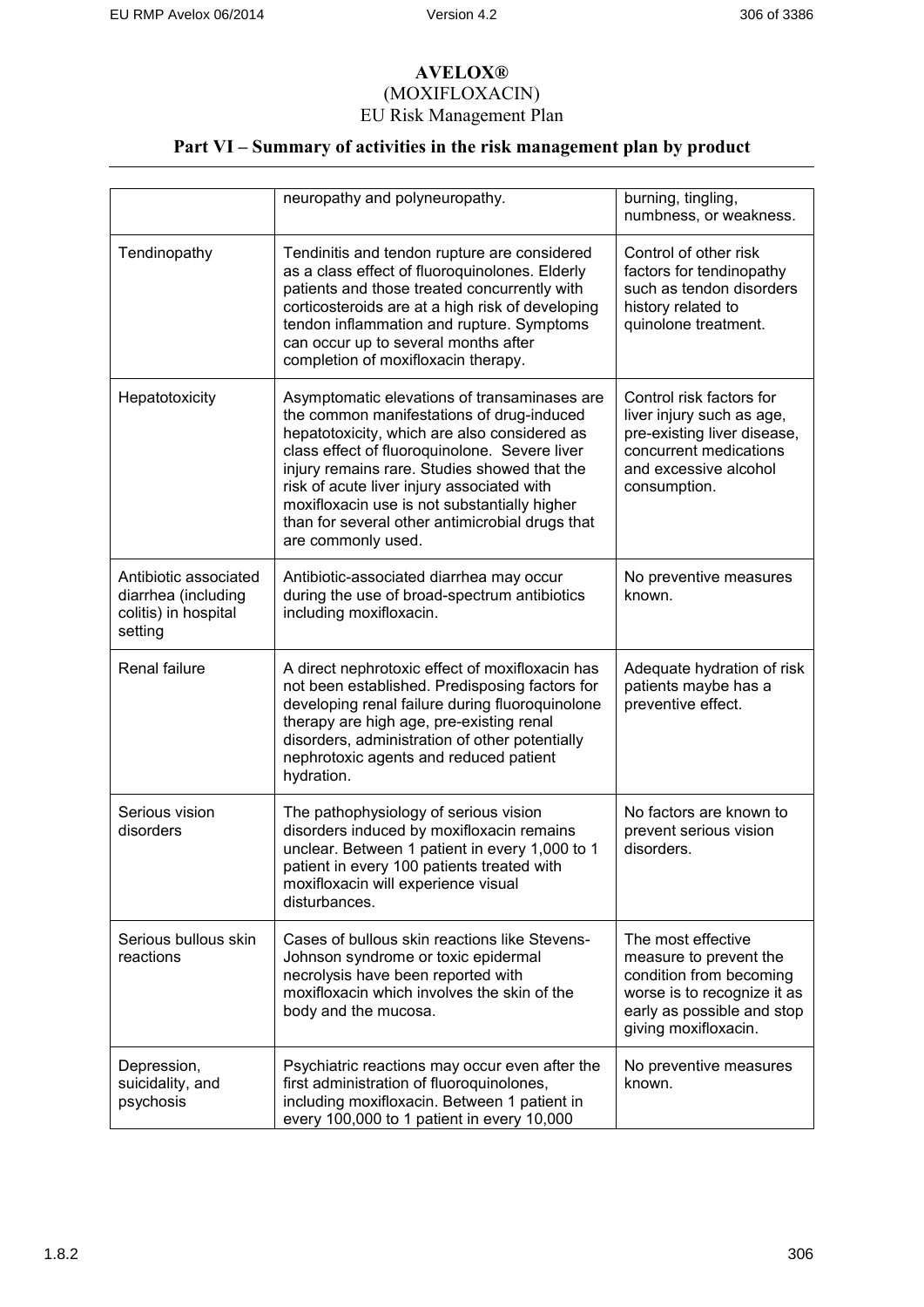## **Part VI – Summary of activities in the risk management plan by product**

|                                       | patients treated with moxifloxacin will<br>experience suicide attempts.                                                                                                                                                                             |                                                                                                                                                                   |
|---------------------------------------|-----------------------------------------------------------------------------------------------------------------------------------------------------------------------------------------------------------------------------------------------------|-------------------------------------------------------------------------------------------------------------------------------------------------------------------|
| Serious<br>hematological<br>disorders | Between 1 patient in every 1,000 to 1 patient in<br>every 100 patients treated with moxifloxacin<br>will experience anemia, leukopenia(s),<br>neutropenia, thrombocytopenia,<br>thrombocythemia, and prothrombin time<br>prolonged / INR increased. | No preventive measures<br>known.                                                                                                                                  |
| Exacerbation of<br>myasthenia gravis  | Exacerbation of myasthenia gravis is<br>considered as a class effect of<br>fluoroquinolones.                                                                                                                                                        | It cannot be completely<br>prevented. However,<br>certain things can be<br>done to reduce the risk:<br>use with caution in<br>patients with myasthenia<br>gravis. |

## **Important potential risks**

| <b>Risk</b>                                  | What is known (including reason why it is considered a potential risk)                                                                                                                                                                                  |
|----------------------------------------------|---------------------------------------------------------------------------------------------------------------------------------------------------------------------------------------------------------------------------------------------------------|
| Bradycardia                                  | Decrease in heart rate was observed in animal model. Up to date, no<br>evidence showed that bradycardia is an independent adverse reaction of<br>moxifloxacin.                                                                                          |
| Rhabdomyolysis,<br>myositis, and<br>myopathy | Fluoroquinolones were suspected to cause rhabdomyolysis. A handful of<br>cases of rhabdomyolysis were reported with the treatment of other<br>fluoroquinolones.                                                                                         |
| Muscle rupture                               | Muscle injury, including rupture is a labeled adverse reaction for other<br>fluoroquinolones. Following a request by European Health Authorities the<br>company has agreed to address muscle rupture as an important potential<br>risk or class effect. |
| Ligament rupture                             | Fluoroquinolones were suspected to cause ligament rupture. European<br>Health Authorities requested to include ligament rupture in the EU-RMP as<br>an important potential risk.                                                                        |
| Selection of drug<br>resistant isolates      | In general, Gram-negative and Gram-positive bacteria are susceptible to<br>moxifloxacin. The prevalence of acquired resistance may vary<br>geographically for selected species.                                                                         |
| Retinal detachment                           | Fluoroquinolones were suspected to cause retinal detachment. European<br>Health Authorities requested to include retinal detachment in the EU-RMP<br>as an important potential risk.                                                                    |

# **Missing information**

| <b>Risk</b>                                                   | What is known                                                                                                                                                                                                                                                                                           |
|---------------------------------------------------------------|---------------------------------------------------------------------------------------------------------------------------------------------------------------------------------------------------------------------------------------------------------------------------------------------------------|
| Use of moxifloxacin<br>in children and<br>growing adolescents | The concerns regarding development of resistance and their potential to<br>induce arthropathy in juvenile animals limited the use of quinolones. A<br>development program to evaluate the safety and efficacy of moxifloxacin in<br>children aged 3 months and older in the indication cIAI is ongoing. |
| Arthropathy (in                                               | Like all other quinolones, moxifloxacin induced arthrotoxicity in juvenile                                                                                                                                                                                                                              |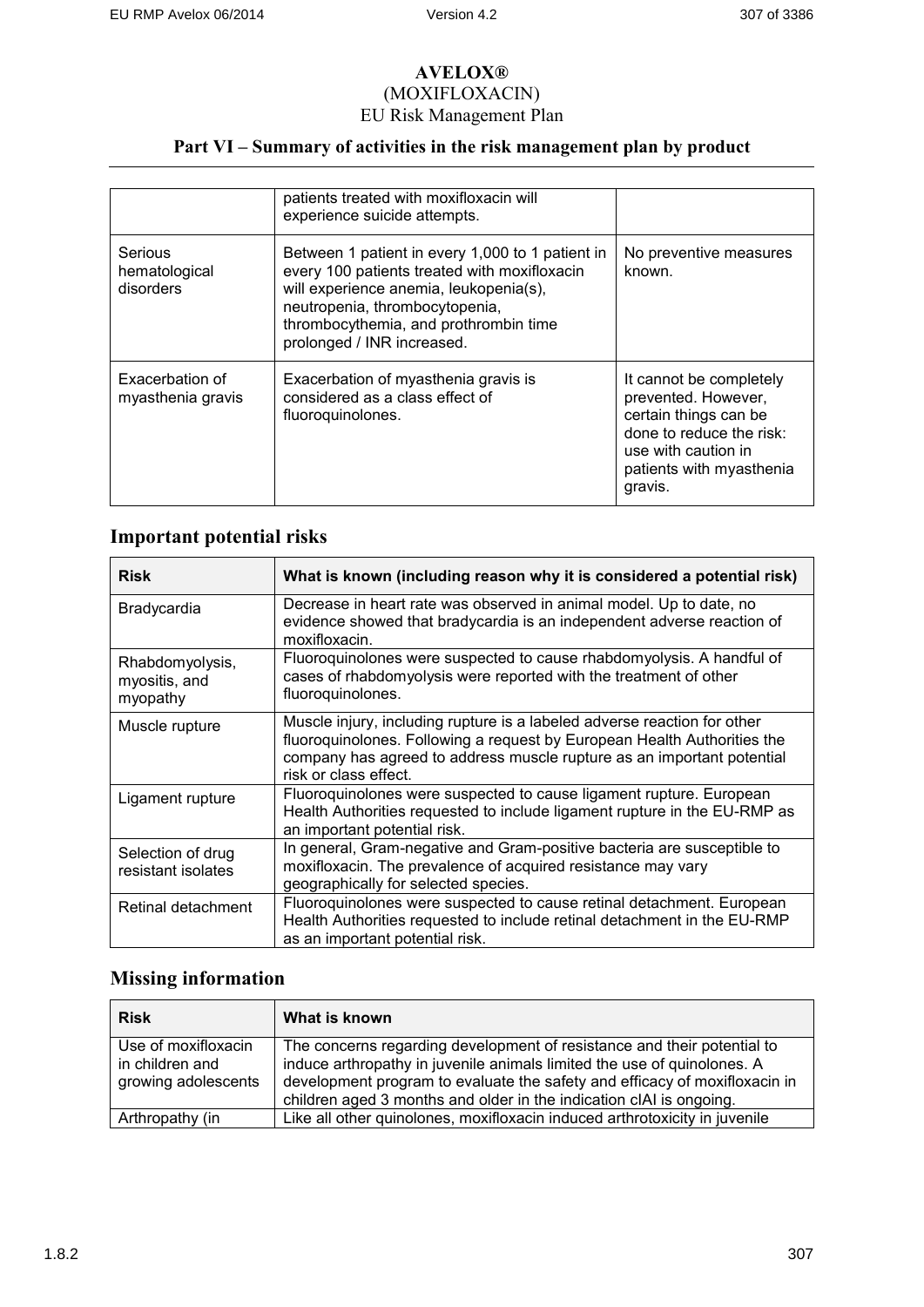### **Part VI – Summary of activities in the risk management plan by product**

| pediatric patients) | Beagle dog models. The risk to human is unknown. A development program |
|---------------------|------------------------------------------------------------------------|
|                     | to evaluate the safety and efficacy of moxifloxacin in children aged 3 |
|                     | months and older is ongoing.                                           |

## **2.5 Summary of additional risk minimization measures by safety concern**

No additional risk minimization measures are planned.

### **2.6 Planned post authorization development plan**

| <b>Study/activity</b><br>(including study<br>number)                                                                                                                                                                                                                                                                                          | <b>Objectives</b>                                                                                                                                                                                    | <b>Safety</b><br>concerns/efficacy<br>issue addressed                                                                                         | <b>Status</b> | <b>Planned date</b><br>for submission<br>of (interim and)<br>final results |
|-----------------------------------------------------------------------------------------------------------------------------------------------------------------------------------------------------------------------------------------------------------------------------------------------------------------------------------------------|------------------------------------------------------------------------------------------------------------------------------------------------------------------------------------------------------|-----------------------------------------------------------------------------------------------------------------------------------------------|---------------|----------------------------------------------------------------------------|
| Phase III<br>randomized,<br>double-blind,<br>multicenter trial to<br>evaluate the<br>safety and<br>efficacy of<br>sequential<br>(intravenous, oral)<br>moxifloxacin in<br>pediatric subjects<br>with complicated<br>intra-abdominal<br>infection<br>(MOXIPEDIA,<br>Study 11643)                                                               | To evaluate the<br>safety and<br>efficacy of<br>sequential<br>(intravenous,<br>oral) moxifloxacin<br>in pediatric<br>subjects with<br>complicated intra-<br>abdominal<br>infection                   | Safety in children<br>with special<br>emphasis placed<br>on<br>musculoskeletal<br>AEs and ECG<br>findings.                                    | Ongoing       | Clinical study<br>report will be<br>available based<br>on request.         |
| Phase I<br>sequential, non-<br>randomized, non-<br>blinded, non-<br>controlled single<br>dose, multi-center<br>trial to evaluate<br>the safety,<br>tolerability and<br>pharmacokinetic<br>of $5 - 10$ mg/kg<br>single 1h infusion<br>of intravenous<br>moxifloxacin in<br>pediatric patients<br>aged 3 months to<br>14 years (Study<br>11826) | To evaluate the<br>safety, tolerability<br>and<br>pharmacokinetics<br>of 5-10 mg/kg<br>single 1h infusion<br>of intravenous<br>moxifloxacin in<br>pediatric patients<br>aged 3 months to<br>14 years | PKs of<br>moxifloxacin in<br>children of<br>different ages;<br>Safety and<br>tolerability of<br>single dose IV<br>moxifloxacin in<br>children | Ongoing       | Clinical study<br>report will be<br>available based<br>on request.         |

## **List of studies in post authorization development plan**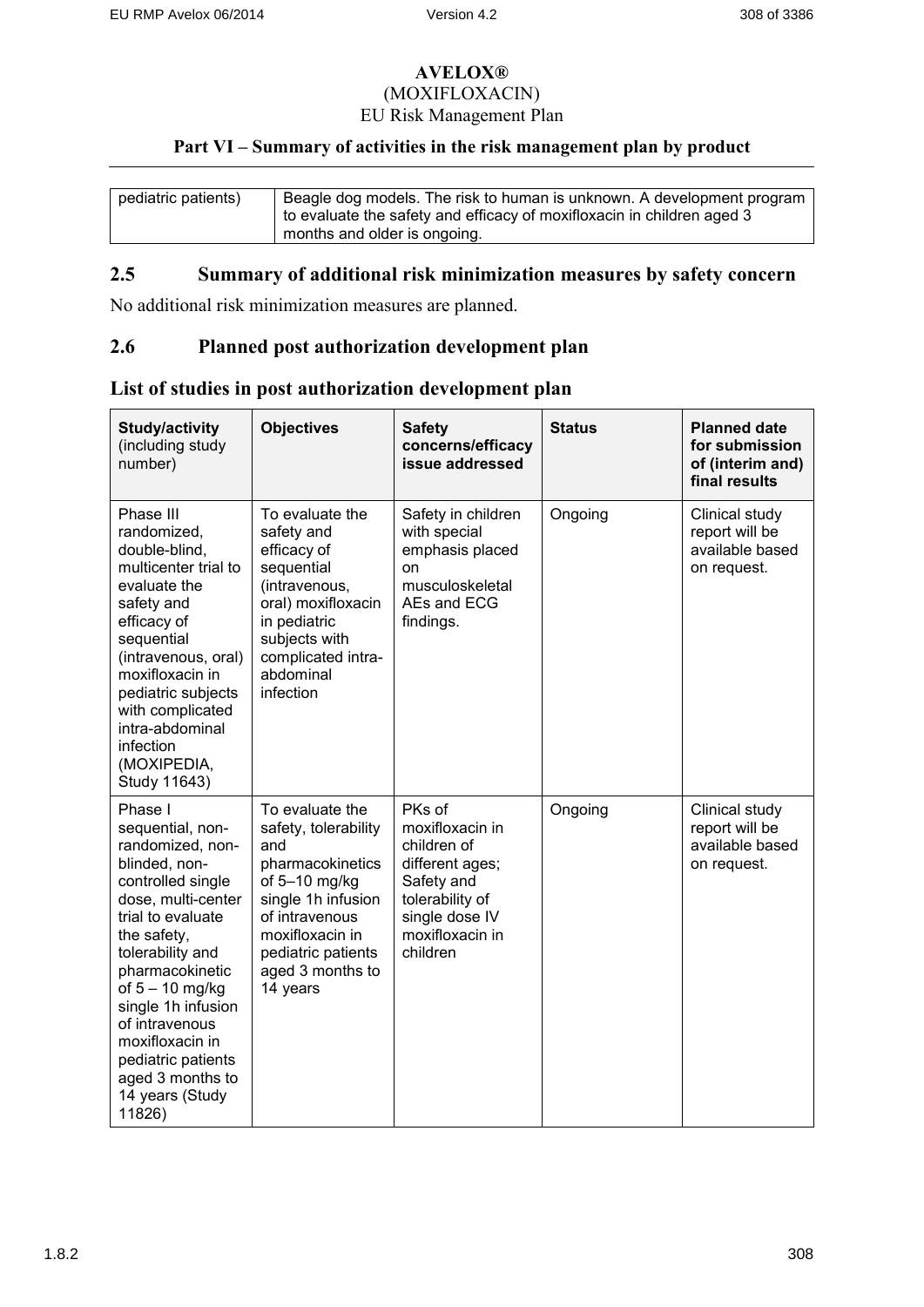# **Part VI – Summary of activities in the risk management plan by product**

| Phase III          | To compare 2      | Efficacy in adults | Ongoing | Clinical study  |
|--------------------|-------------------|--------------------|---------|-----------------|
| randomized         | treatment         | with pulmonary     |         | report will be  |
| placebo-           | shortening        | tuberculosis       |         | available based |
| controlled,        | regimens with the |                    |         | on request.     |
| double-blind trial | standard regimen  |                    |         |                 |
| comparing 2        | for the treatment |                    |         |                 |
| treatment          | of adults with    |                    |         |                 |
| shortening         | pulmonary         |                    |         |                 |
| regimens with the  | tuberculosis      |                    |         |                 |
| standard regimen   |                   |                    |         |                 |
| for the treatment  |                   |                    |         |                 |
| of adults with     |                   |                    |         |                 |
| pulmonary          |                   |                    |         |                 |
| tuberculosis       |                   |                    |         |                 |
| (REMoxTB, Study)   |                   |                    |         |                 |
| 12971)             |                   |                    |         |                 |

# **Studies which are a condition of the marketing authorization**

None of the above studies is a condition of the marketing authorization.

## **2.7 Summary of changes to the Risk Management Plan over time**

| Table 2-1: Major Changes to the Risk Management Plan over time |                 |                                                                                                                                                                                                                                                                                                                                                                                                                |                                                                                                                                                                                                                                                                                                                                                                |  |
|----------------------------------------------------------------|-----------------|----------------------------------------------------------------------------------------------------------------------------------------------------------------------------------------------------------------------------------------------------------------------------------------------------------------------------------------------------------------------------------------------------------------|----------------------------------------------------------------------------------------------------------------------------------------------------------------------------------------------------------------------------------------------------------------------------------------------------------------------------------------------------------------|--|
| <b>Version</b>                                                 | <b>Date</b>     | <b>Safety Concerns</b>                                                                                                                                                                                                                                                                                                                                                                                         | <b>Comment</b>                                                                                                                                                                                                                                                                                                                                                 |  |
| 1                                                              | 31 May 2007     | <b>Important Identified Risks: QTc</b><br>prolongation and Torsade de<br>pointes,<br>Hypersensitivity/Anaphylaxis.<br>Important potential risks:<br>Bradycardia, Hypoglycemia,<br>Antibiotic-associated diarrhea<br>(including colitis) in hospital<br>setting<br>Missing information: Use in<br>children and growing adolescent                                                                               |                                                                                                                                                                                                                                                                                                                                                                |  |
| $\overline{2}$                                                 | 11 January 2008 | Seizure, tendinopathy,<br>hepatotoxicity, renal failure,<br>serious vision disorders, serious<br>bullous skin reactions,<br>depression, suicidality and<br>psychosis, serious<br>haematological disorders,<br>exacerbation of myasthenia<br>gravis, rhabdomyolysis, myositis<br>and myopathy were added as<br>"important potential risks".<br>Hypoglycemia, photosensitivity<br>and hemolysis in patients with | Several topics have been<br>added to the section of<br>"newly identified safety<br>concerns" since Version<br>01 of this document in an<br>attempt to follow more<br>closely the evolving<br>regulatory guidelines on<br>risk management plans,<br>and/or in response to a<br>request from BfArM (as<br>the RMS) in the PSUR<br><b>Final Assessment Report</b> |  |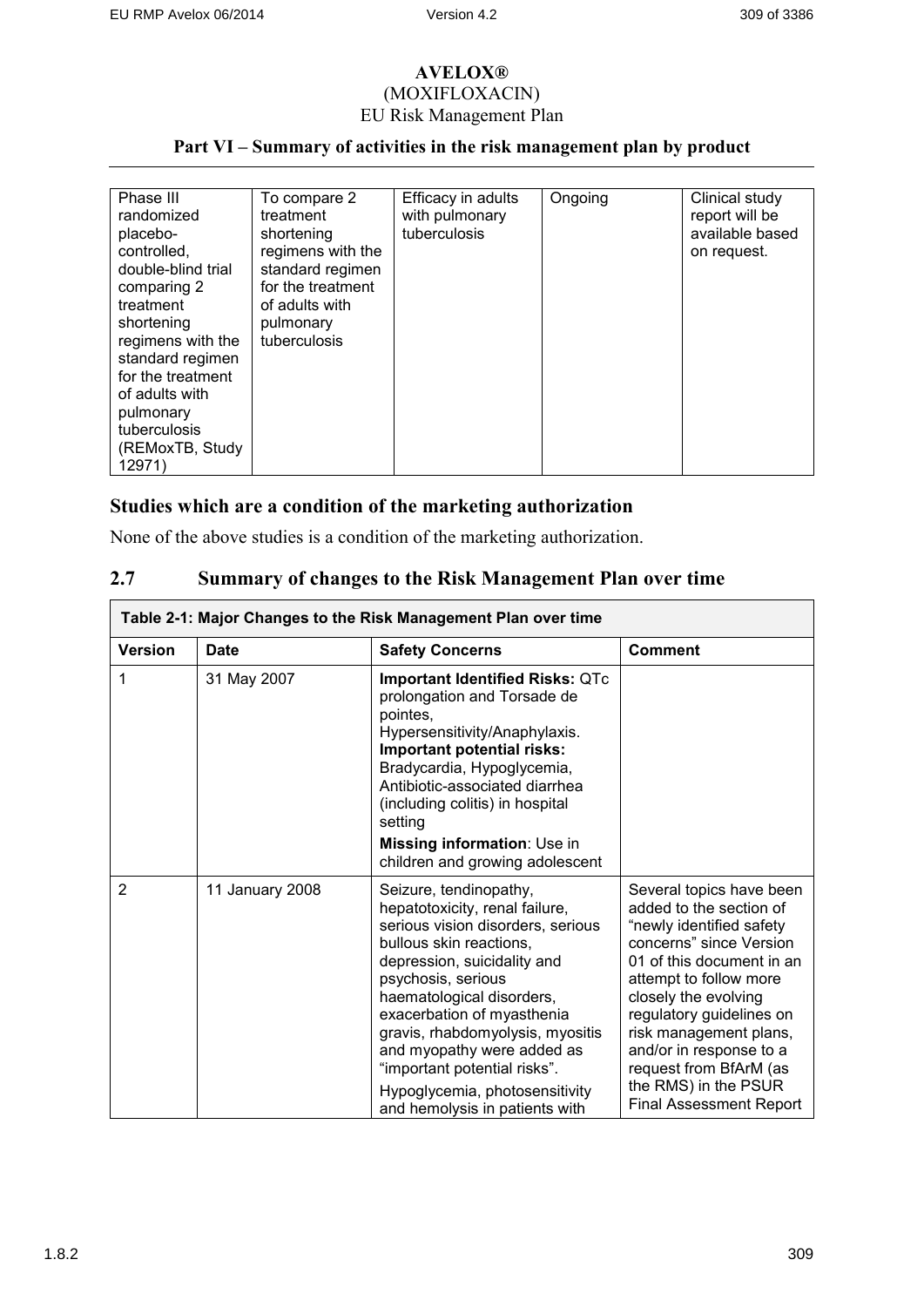# **Part VI – Summary of activities in the risk management plan by product**

|   |                 | G6PD deficiency were added to<br>evaluated topics currently not<br>classified as safety concerns.                                                                                                                                                                                                                                                                                                                                                                                                                                                            | issued for the $15^{th}$ + $16^{th}$<br>(oral) $/10^{th}$ + 11 <sup>th</sup> (iv)<br>moxifloxacin PSUR.                                                                                                                                                                                                                                                         |
|---|-----------------|--------------------------------------------------------------------------------------------------------------------------------------------------------------------------------------------------------------------------------------------------------------------------------------------------------------------------------------------------------------------------------------------------------------------------------------------------------------------------------------------------------------------------------------------------------------|-----------------------------------------------------------------------------------------------------------------------------------------------------------------------------------------------------------------------------------------------------------------------------------------------------------------------------------------------------------------|
| 3 | 20 October 2009 | Peripheral neuropathy and<br>selection of drug resistant<br>isolates were added as potential<br>risks. In addition, arthropathy (in<br>pediatric patients) was added as<br>"missing information".<br>Seizure, tendinopathy,<br>hepatotoxicity, renal failure,<br>serious vision disorders, serious<br>bullous skin reactions,<br>depression, suicidality and<br>psychosis, serious<br>haematological disorders,<br>exacerbation of myasthenia<br>gravis were removed as<br>"important potential risks" and<br>were added as "important<br>identified risks". | Peripheral neuropathy<br>and selection of drug<br>resistant isolates were<br>added as additional risks<br>on request of the BfArM<br>(as the RMS) in the Final<br>Assessment Report<br>issued for the EU Risk<br>Management Plan<br>Version 02.                                                                                                                 |
| 4 |                 | Peripheral neuropathy was<br>removed as "important potential<br>risk" and added as "important<br>identified risk".                                                                                                                                                                                                                                                                                                                                                                                                                                           | Changed from "important<br>potential risk" to<br>"important identified risk"                                                                                                                                                                                                                                                                                    |
| 4 |                 | Prolongation of QT interval                                                                                                                                                                                                                                                                                                                                                                                                                                                                                                                                  | Important identified risk<br>"Prolongation of QT<br>interval" covers important<br>identified risk<br>"Prolongation of QTc<br>interval and potentially<br>QTc-prolongation related<br>clinical conditions" and<br>missing information<br>"Usage together with<br>QTc-prolonging drugs or<br>in patients with<br>concurrent risk factors for<br>QTc prolongation" |
| 4 |                 | Muscle rupture, ligament rupture<br>were added as "important<br>potential risks"                                                                                                                                                                                                                                                                                                                                                                                                                                                                             | During the PSUR Work<br><b>Sharing Procedure</b><br>(DE/H/PSUR/0023/001<br>and<br>DE/H/PSUR/0023/002)<br>European Health<br>Authorities requested to<br>include both topics in the<br>EU-RMP as an<br>"important potential risk".                                                                                                                               |